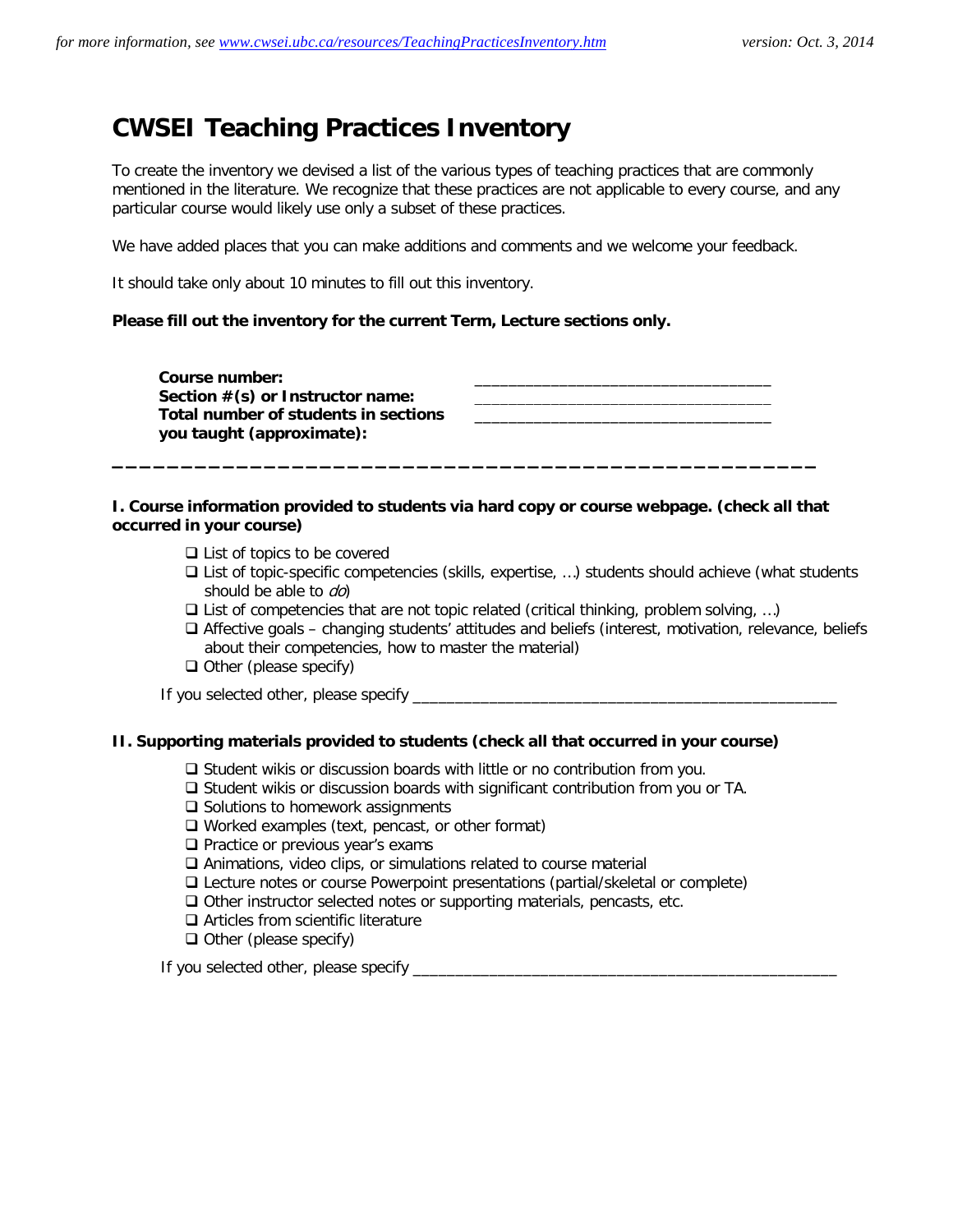#### **III. In-class features and activities**

#### **A. Various**

| ask for questions                                                                                                                                                                                             |  |
|---------------------------------------------------------------------------------------------------------------------------------------------------------------------------------------------------------------|--|
| Average number of times per class: have<br>small group discussions or problem solving                                                                                                                         |  |
| Average number of times per class: show<br>demonstrations, simulations, or video clips                                                                                                                        |  |
| Average number of times per class: show<br>demonstrations, simulations, or video where<br>students first record predicted behavior and<br>then afterwards explicitly compare<br>observations with predictions |  |
| Average number of discussions per term on<br>why material useful and/or interesting from<br>students' perspective                                                                                             |  |

Check all that occurred in your course:

- $\square$  Students asked to read/view material on upcoming class session
- □ Students read/view material on upcoming class session and complete assignments or quizzes on it shortly before class or at beginning of class
- □ Reflective activity at end of class, e.g. "one minute paper" or similar (students briefly answering questions, reflecting on lecture and/or their learning, etc.)
- $\Box$  Student presentations (verbal or poster)

Fraction of typical class period you spend lecturing (presenting content, deriving mathematical results, presenting a problem solution, …)

> 0-20%  $Q$  20-40% 40-60% 60-80% 80-100%

Considering the time spent on the major topics, approximately what fraction was spent on the *process* by which the theory/model/concept was developed?

> 0-10%  $Q$  11-25% more than 25%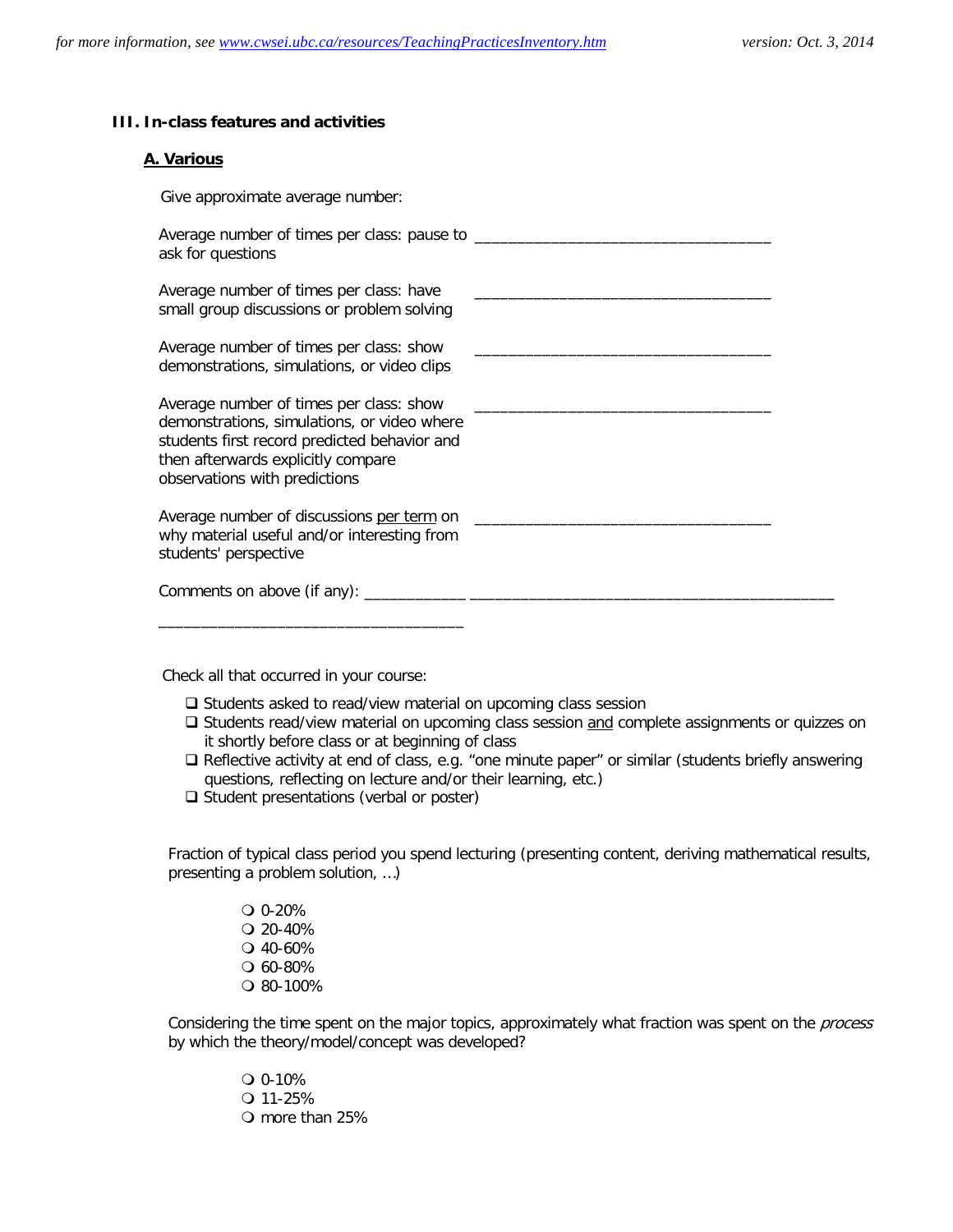# **B. Personal Response System (PRS)**

If a student response system is used to collect responses from all students IN REAL TIME IN CLASS, what method is used? (check all that occurred in your course)

 $\square$  electronic ("clickers") with student identifier

- $\Box$  electronic anonymous
- □ colored cards
- $\Box$  raising hands
- $\Box$  written student responses that are collected and reviewed in real time
- $\Box$  Other (please specify)

If you selected other, please specify \_\_\_\_\_\_\_\_\_\_\_\_\_\_\_\_\_\_\_\_\_\_\_\_\_\_\_\_\_\_\_\_\_\_\_\_\_\_\_\_\_\_\_\_\_\_\_\_\_\_

Number of PRS questions posed followed by student-student discussion per class \_\_\_\_

Number of times PRS used as quiz device (counts for marks and no student discussion) per class \_\_\_\_

# **IV. Assignments (check all that occurred in your course)**

- Problem sets/homework assigned or suggested but did not contribute to course grade
- $\Box$  Problem sets/homework assigned and contributed to course grade at intervals of 2 weeks or less  $\Box$  Paper or project (an assignment taking longer than two weeks and involving some degree of student control in choice of topic or design)
- Encouragement and facilitation for students to work collaboratively on their assignments
- $\square$  Explicit group assignments
- $\Box$  Other (please specify)

If you selected other, please specify \_\_\_\_\_\_\_\_\_\_\_\_\_\_\_\_\_\_\_\_\_\_\_\_\_\_\_\_\_\_\_\_\_\_\_\_\_\_\_\_\_\_\_\_\_\_\_\_\_\_

#### **V. Feedback and testing; including grading policies (check all that occurred in your course)**

#### **A. Feedback from students to instructor during the term**

- □ Midterm course evaluation
- Repeated online or paper feedback or via some other collection means such as clickers
- $\Box$  Other (please specify)

If you selected other, please specify \_\_\_\_\_\_\_\_\_\_\_\_\_\_\_\_\_\_\_\_\_\_\_\_\_\_\_\_\_\_\_\_\_\_\_\_\_\_\_\_\_\_\_\_\_\_\_\_\_\_

#### **B. Feedback to students (check all that occurred in your course)**

- Assignments with feedback before grading or with opportunity to redo work to improve grade
- $\Box$  Students see graded assignments
- $\square$  Students see assignment answer key and/or grading rubric
- $\Box$  Students see graded midterm exam(s)
- $\Box$  Students see midterm exam(s) answer key(s)
- $\square$  Students explicitly encouraged to meet individually with you
- $\Box$  Other (please specify)

If you selected other, please specify \_\_\_\_\_\_\_\_\_\_\_\_\_\_\_\_\_\_\_\_\_\_\_\_\_\_\_\_\_\_\_\_\_\_\_\_\_\_\_\_\_\_\_\_\_\_\_\_\_\_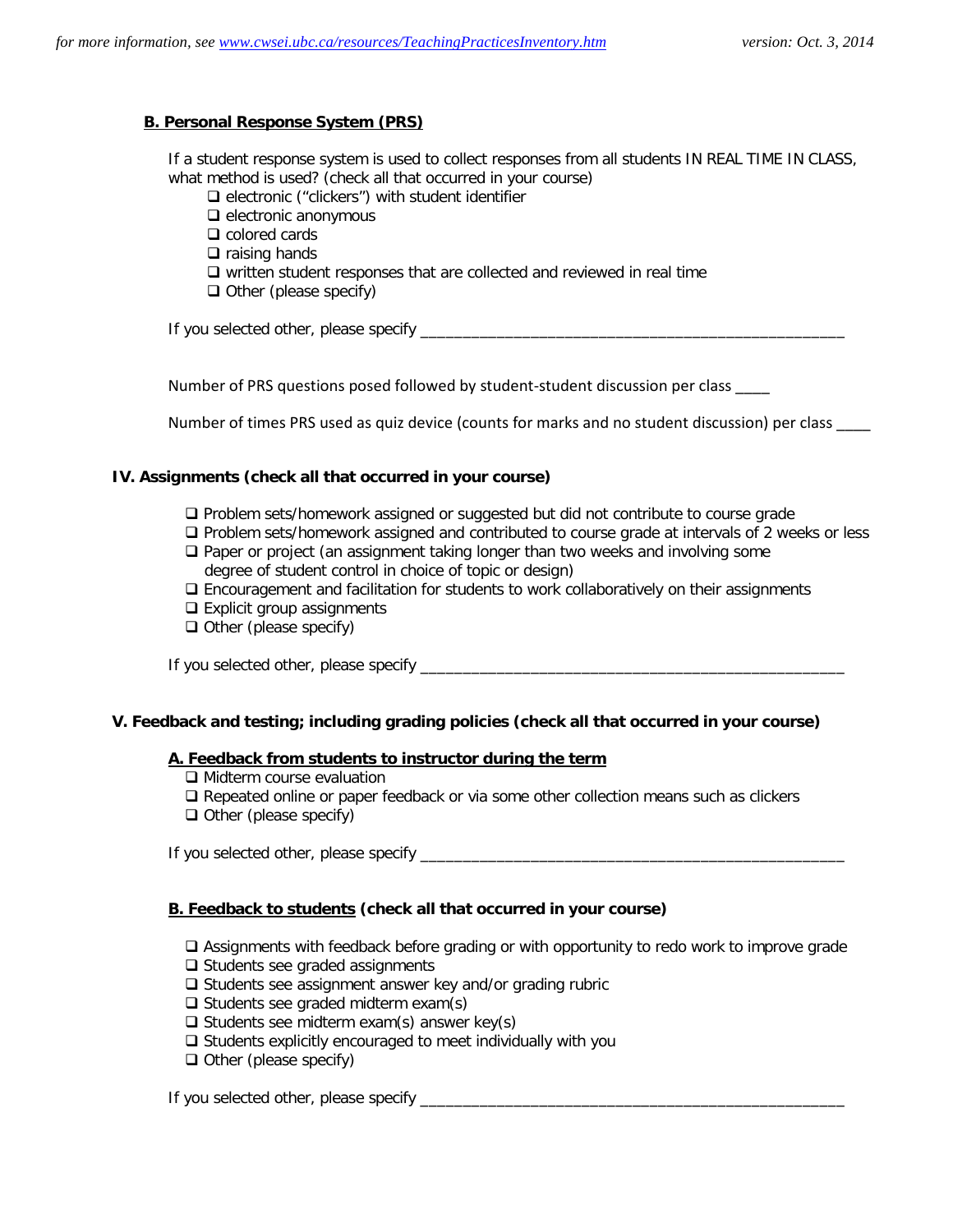# **C. Testing and grading**

| Number of midterm exams                     |   |
|---------------------------------------------|---|
| Approximate fraction of exam mark from      | ℅ |
| questions that required students to explain |   |
| reasoning                                   |   |

Approximate breakdown of course mark (% in each of the following categories)

| Final Exam                             | % |
|----------------------------------------|---|
| Midterm Exam(s)                        | % |
| Homework assignments                   | % |
| Paper(s) or project(s)                 | % |
| In-class activities                    | % |
| In-class quizzes                       | % |
| Online quizzes                         | % |
| Participation                          | % |
| Lab component                          | % |
| Other                                  | % |
| If you selected other, please specify: |   |

# **VI. Other (check all that occurred in your course)**

- Assessment given at beginning of course to assess background knowledge
- $\square$  Use of instructor-independent pre-post test (e.g. concept inventory) to measure learning
- □ Use of a consistent measure of learning that is repeated in multiple offerings of the course to compare learning
- $\Box$  Use of pre-post survey of student interest and/or perceptions about the subject
- $\Box$  Opportunities for students' self-evaluation of learning
- $\square$  Students provided with opportunities to have some control over their learning, such as choice of topics for course, paper, or project, choice of assessment methods, etc.
- $\Box$  New teaching methods or materials were tried along with measurements to determine their impact on student learning

#### **VII. Training and guidance of Teaching Assistants (check all that occurred in your course)**

- □ No TAs for course
- □ TAs must satisfy English language skills criteria
- $\Box$  TAs receive  $\frac{1}{2}$  day or more of training in teaching
- $\Box$  There are Instructor-TA meetings every two weeks or more frequently where student learning and difficulties, and the teaching of upcoming material are discussed.
- **□ TAs are undergraduates**
- □ TAs are graduate students
- $\Box$  Other (please specify)

If you selected other, please specify \_\_\_\_\_\_\_\_\_\_\_\_\_\_\_\_\_\_\_\_\_\_\_\_\_\_\_\_\_\_\_\_\_\_\_\_\_\_\_\_\_\_\_\_\_\_\_\_\_\_